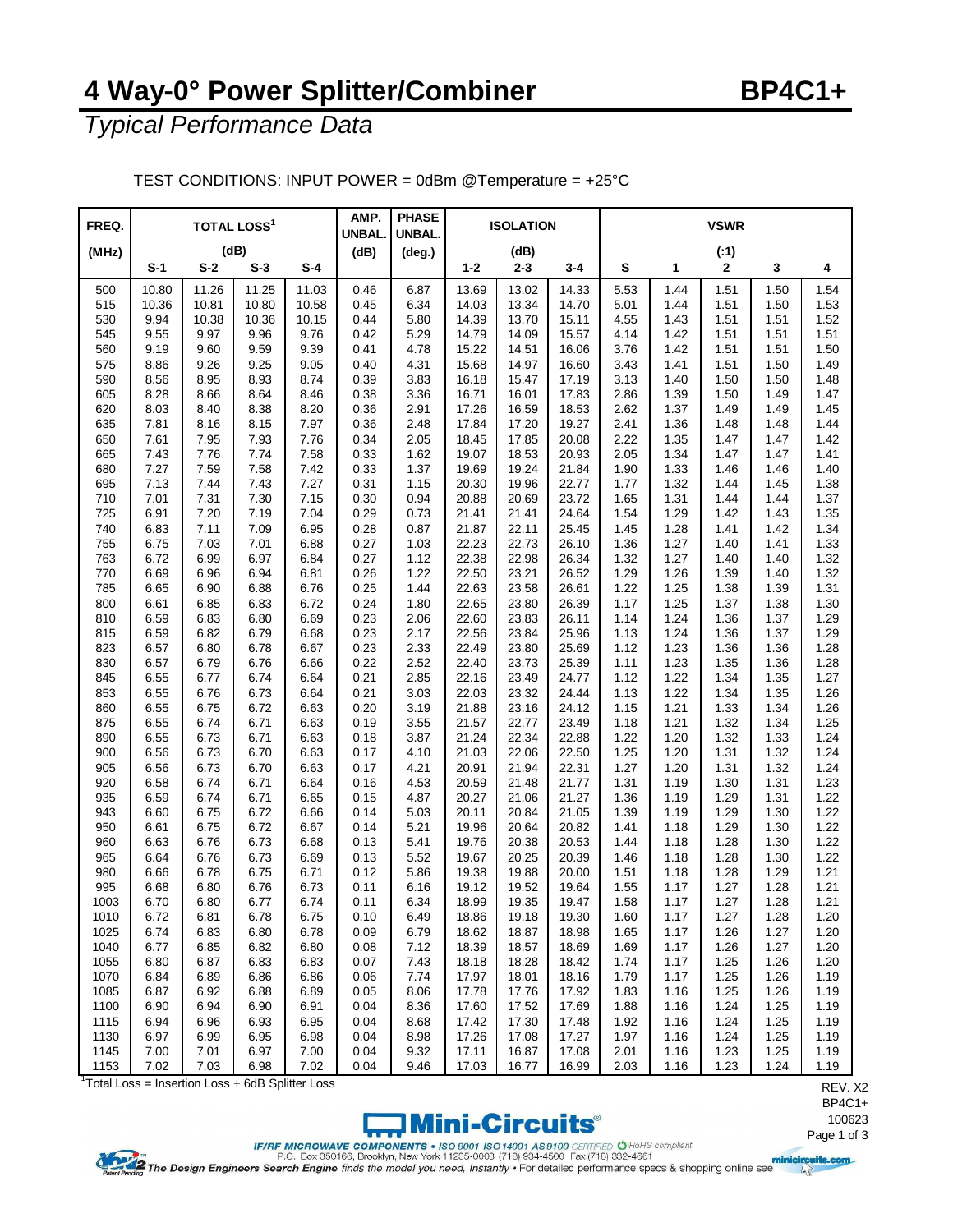## **4 Way-0° Power Splitter/Combiner BP4C1+**

*Typical Performance Data*

| FREQ.      |              | <b>TOTAL LOSS<sup>1</sup></b> |              |              | AMP.<br><b>UNBAL</b> | <b>PHASE</b><br>UNBAL. |                | <b>ISOLATION</b> |                | <b>VSWR</b>  |              |              |              |              |  |
|------------|--------------|-------------------------------|--------------|--------------|----------------------|------------------------|----------------|------------------|----------------|--------------|--------------|--------------|--------------|--------------|--|
| (MHz)      | (dB)         |                               |              | (dB)         | $(\text{deg.})$      |                        | (dB)           |                  |                |              | (.1)         |              |              |              |  |
|            | $S-1$        | $S-2$                         | $S-3$        | $S-4$        |                      |                        | $1 - 2$        | $2 - 3$          | 3-4            | S            | 1            | $\mathbf{2}$ | 3            | 4            |  |
| 500        | 10.77        | 11.22                         | 11.22        | 10.99        | 0.45                 | 6.90                   | 13.48          | 12.82            | 14.11          | 6.05         | 1.44         | 1.51         | 1.50         | 1.53         |  |
| 515        | 10.31        | 10.76                         | 10.75        | 10.53        | 0.44                 | 6.34                   | 13.81          | 13.14            | 14.48          | 5.46         | 1.43         | 1.51         | 1.51         | 1.52         |  |
| 530        | 9.89         | 10.32                         | 10.31        | 10.09        | 0.43                 | 5.78                   | 14.17          | 13.49            | 14.89          | 4.92         | 1.43         | 1.51         | 1.51         | 1.52         |  |
| 545        | 9.49         | 9.90                          | 9.90         | 9.69         | 0.42                 | 5.25                   | 14.56          | 13.87            | 15.33          | 4.44         | 1.42         | 1.51         | 1.51         | 1.51         |  |
| 560        | 9.11         | 9.52                          | 9.51         | 9.31         | 0.41                 | 4.73                   | 14.99          | 14.29            | 15.82          | 4.02         | 1.42         | 1.51         | 1.51         | 1.50         |  |
| 575        | 8.78         | 9.17                          | 9.17         | 8.97         | 0.40                 | 4.23                   | 15.45          | 14.75            | 16.35          | 3.64         | 1.41         | 1.51         | 1.51         | 1.49         |  |
| 590        | 8.46         | 8.85                          | 8.85         | 8.65         | 0.39                 | 3.74                   | 15.94          | 15.24            | 16.94          | 3.31         | 1.40         | 1.51         | 1.51         | 1.48         |  |
| 605        | 8.18         | 8.56                          | 8.55         | 8.36         | 0.38                 | 3.30                   | 16.46          | 15.77            | 17.57          | 3.02         | 1.39         | 1.50         | 1.51         | 1.47         |  |
| 620        | 7.93         | 8.30                          | 8.29         | 8.10         | 0.37                 | 2.84                   | 17.02          | 16.35            | 18.26          | 2.76         | 1.38         | 1.50         | 1.51         | 1.46         |  |
| 635        | 7.70         | 8.06                          | 8.05         | 7.87         | 0.36                 | 2.41                   | 17.61          | 16.96            | 19.00          | 2.53         | 1.37         | 1.49         | 1.50         | 1.45         |  |
| 650<br>665 | 7.50<br>7.31 | 7.84<br>7.65                  | 7.83<br>7.64 | 7.66<br>7.47 | 0.34<br>0.33         | 1.95<br>1.53           | 18.21<br>18.84 | 17.61<br>18.29   | 19.80<br>20.66 | 2.33<br>2.14 | 1.36<br>1.35 | 1.49<br>1.48 | 1.50<br>1.49 | 1.43<br>1.42 |  |
| 680        | 7.15         | 7.47                          | 7.47         | 7.30         | 0.32                 | 1.11                   | 19.47          | 19.00            | 21.56          | 1.98         | 1.34         | 1.47         | 1.48         | 1.40         |  |
| 695        | 7.01         | 7.32                          | 7.31         | 7.16         | 0.31                 | 0.72                   | 20.08          | 19.74            | 22.51          | 1.84         | 1.32         | 1.46         | 1.47         | 1.39         |  |
| 710        | 6.89         | 7.19                          | 7.18         | 7.03         | 0.30                 | 0.50                   | 20.69          | 20.48            | 23.47          | 1.71         | 1.31         | 1.45         | 1.46         | 1.37         |  |
| 725        | 6.78         | 7.07                          | 7.06         | 6.92         | 0.29                 | 0.38                   | 21.24          | 21.22            | 24.42          | 1.59         | 1.30         | 1.44         | 1.45         | 1.36         |  |
| 740        | 6.70         | 6.98                          | 6.96         | 6.82         | 0.28                 | 0.56                   | 21.72          | 21.94            | 25.30          | 1.49         | 1.29         | 1.43         | 1.44         | 1.35         |  |
| 755        | 6.62         | 6.89                          | 6.88         | 6.74         | 0.28                 | 0.91                   | 22.11          | 22.59            | 26.01          | 1.40         | 1.28         | 1.42         | 1.43         | 1.34         |  |
| 763        | 6.59         | 6.86                          | 6.84         | 6.71         | 0.27                 | 1.11                   | 22.27          | 22.88            | 26.28          | 1.36         | 1.28         | 1.42         | 1.43         | 1.33         |  |
| 770        | 6.56         | 6.83                          | 6.81         | 6.68         | 0.27                 | 1.28                   | 22.39          | 23.15            | 26.48          | 1.32         | 1.27         | 1.41         | 1.42         | 1.32         |  |
| 785        | 6.51         | 6.77                          | 6.75         | 6.62         | 0.26                 | 1.62                   | 22.57          | 23.56            | 26.63          | 1.25         | 1.26         | 1.40         | 1.41         | 1.31         |  |
| 800        | 6.47         | 6.72                          | 6.70         | 6.58         | 0.25                 | 2.03                   | 22.61          | 23.82            | 26.49          | 1.19         | 1.25         | 1.39         | 1.40         | 1.30         |  |
| 810        | 6.45         | 6.69                          | 6.67         | 6.56         | 0.24                 | 2.26                   | 22.57          | 23.89            | 26.23          | 1.16         | 1.25         | 1.38         | 1.39         | 1.30         |  |
| 815        | 6.45         | 6.68                          | 6.66         | 6.55         | 0.24                 | 2.41                   | 22.54          | 23.89            | 26.07          | 1.15         | 1.24         | 1.38         | 1.39         | 1.29         |  |
| 823        | 6.43         | 6.67                          | 6.65         | 6.54         | 0.23                 | 2.58                   | 22.48          | 23.88            | 25.82          | 1.13         | 1.24         | 1.38         | 1.38         | 1.29         |  |
| 830        | 6.43         | 6.65                          | 6.63         | 6.52         | 0.23                 | 2.78                   | 22.39          | 23.82            | 25.50          | 1.12         | 1.23         | 1.37         | 1.38         | 1.28         |  |
| 845        | 6.41         | 6.63                          | 6.61         | 6.50         | 0.22                 | 3.08                   | 22.16          | 23.61            | 24.91          | 1.12         | 1.23         | 1.36         | 1.37         | 1.27         |  |
| 853        | 6.41         | 6.62                          | 6.59         | 6.50         | 0.21                 | 3.28                   | 22.05          | 23.39            | 24.60          | 1.12         | 1.22         | 1.35         | 1.36         | 1.27         |  |
| 860        | 6.40         | 6.61                          | 6.59         | 6.49         | 0.21                 | 3.46                   | 21.89          | 23.21            | 24.23          | 1.14         | 1.22         | 1.35         | 1.36         | 1.26         |  |
| 875        | 6.40         | 6.60                          | 6.58         | 6.49         | 0.20                 | 3.81                   | 21.57          | 22.82            | 23.56          | 1.17         | 1.21         | 1.34         | 1.35         | 1.25         |  |
| 890        | 6.41         | 6.60                          | 6.57         | 6.48         | 0.19                 | 4.16                   | 21.23          | 22.39            | 22.93          | 1.21         | 1.21         | 1.33         | 1.34         | 1.24         |  |
| 900        | 6.41         | 6.60                          | 6.57         | 6.49         | 0.18                 | 4.40                   | 21.00          | 22.11            | 22.54          | 1.24         | 1.20         | 1.33         | 1.34         | 1.24         |  |
| 905        | 6.42         | 6.60                          | 6.57         | 6.49         | 0.18                 | 4.51                   | 20.89          | 21.99            | 22.37          | 1.25         | 1.20         | 1.33         | 1.34         | 1.24         |  |
| 920        | 6.43         | 6.60                          | 6.57         | 6.50         | 0.17                 | 4.87                   | 20.55          | 21.51            | 21.79          | 1.30         | 1.20         | 1.32         | 1.33         | 1.23         |  |
| 935        | 6.45         | 6.60                          | 6.57         | 6.51         | 0.16                 | 5.22                   | 20.23          | 21.07            | 21.28          | 1.35         | 1.19         | 1.31         | 1.32         | 1.23         |  |
| 943        | 6.46         | 6.61                          | 6.58         | 6.52         | 0.15                 | 5.37                   | 20.07          | 20.85            | 21.04          | 1.37         | 1.19         | 1.31         | 1.32         | 1.22         |  |
| 950        | 6.47         | 6.61                          | 6.58         | 6.53         | 0.15                 | 5.57                   | 19.91          | 20.65            | 20.81          | 1.40         | 1.19         | 1.31         | 1.32         | 1.22         |  |
| 960<br>965 | 6.48<br>6.49 | 6.62<br>6.63                  | 6.59<br>6.60 | 6.54<br>6.55 | 0.14<br>0.14         | 5.75<br>5.87           | 19.71<br>19.61 | 20.38<br>20.24   | 20.52<br>20.38 | 1.43<br>1.45 | 1.18<br>1.18 | 1.30<br>1.30 | 1.31<br>1.31 | 1.22<br>1.22 |  |
| 980        | 6.51         | 6.64                          | 6.61         | 6.57         | 0.13                 | 6.21                   | 19.32          | 19.86            | 19.97          | 1.49         | 1.18         | 1.29         | 1.31         | 1.21         |  |
| 995        | 6.54         | 6.65                          | 6.62         | 6.59         | 0.12                 | 6.52                   | 19.04          | 19.50            | 19.59          | 1.54         | 1.17         | 1.28         | 1.30         | 1.21         |  |
| 1003       | 6.55         | 6.66                          | 6.63         | 6.60         | 0.11                 | 6.70                   | 18.91          | 19.32            | 19.42          | 1.57         | 1.17         | 1.28         | 1.30         | 1.20         |  |
| 1010       | 6.57         | 6.67                          | 6.64         | 6.61         | 0.11                 | 6.85                   | 18.78          | 19.15            | 19.25          | 1.59         | 1.17         | 1.28         | 1.30         | 1.20         |  |
| 1025       | 6.59         | 6.69                          | 6.66         | 6.63         | 0.09                 | 7.18                   | 18.54          | 18.83            | 18.93          | 1.64         | 1.17         | 1.27         | 1.29         | 1.20         |  |
| 1040       | 6.62         | 6.71                          | 6.68         | 6.66         | 0.09                 | 7.52                   | 18.30          | 18.52            | 18.62          | 1.68         | 1.17         | 1.27         | 1.29         | 1.19         |  |
| 1055       | 6.66         | 6.73                          | 6.70         | 6.69         | 0.07                 | 7.82                   | 18.08          | 18.23            | 18.35          | 1.73         | 1.17         | 1.26         | 1.28         | 1.19         |  |
| 1070       | 6.69         | 6.75                          | 6.72         | 6.71         | 0.07                 | 8.15                   | 17.87          | 17.97            | 18.09          | 1.78         | 1.17         | 1.26         | 1.28         | 1.19         |  |
| 1085       | 6.72         | 6.77                          | 6.74         | 6.74         | 0.05                 | 8.45                   | 17.67          | 17.71            | 17.84          | 1.82         | 1.17         | 1.26         | 1.27         | 1.19         |  |
| 1100       | 6.75         | 6.80                          | 6.76         | 6.77         | 0.04                 | 8.79                   | 17.49          | 17.47            | 17.61          | 1.87         | 1.16         | 1.26         | 1.27         | 1.19         |  |
| 1115       | 6.78         | 6.82                          | 6.79         | 6.80         | 0.04                 | 9.11                   | 17.31          | 17.23            | 17.39          | 1.91         | 1.16         | 1.26         | 1.27         | 1.19         |  |
| 1130       | 6.81         | 6.84                          | 6.81         | 6.83         | 0.03                 | 9.41                   | 17.14          | 17.02            | 17.18          | 1.96         | 1.16         | 1.25         | 1.27         | 1.19         |  |
| 1145       | 6.85         | 6.87                          | 6.83         | 6.86         | 0.04                 | 9.73                   | 16.99          | 16.80            | 16.99          | 2.00         | 1.16         | 1.25         | 1.26         | 1.18         |  |
| 1153       | 6.86         | 6.88                          | 6.84         | 6.87         | 0.04                 | 9.90                   | 16.91          | 16.70            | 16.90          | 2.03         | 1.16         | 1.25         | 1.26         | 1.18         |  |

TEST CONDITIONS: INPUT POWER = 0dBm @Temperature = -40°C

<sup>1</sup>Total Loss = Insertion Loss + 6dB Splitter Loss



REV. X2 BP4C1+ 

IF/RF MICROWAVE COMPONENTS • ISO 9001 ISO 14001 AS 9100 CERTIFIED O Rold'S compliant<br>P.O. Box 350166, Brooklyn, New York 11235-0003 (718) 934-4500 Fax (718) 332-4661<br>Patent Pandal grade (8178) 934-4500 Fax (718) 332-4661<br>P